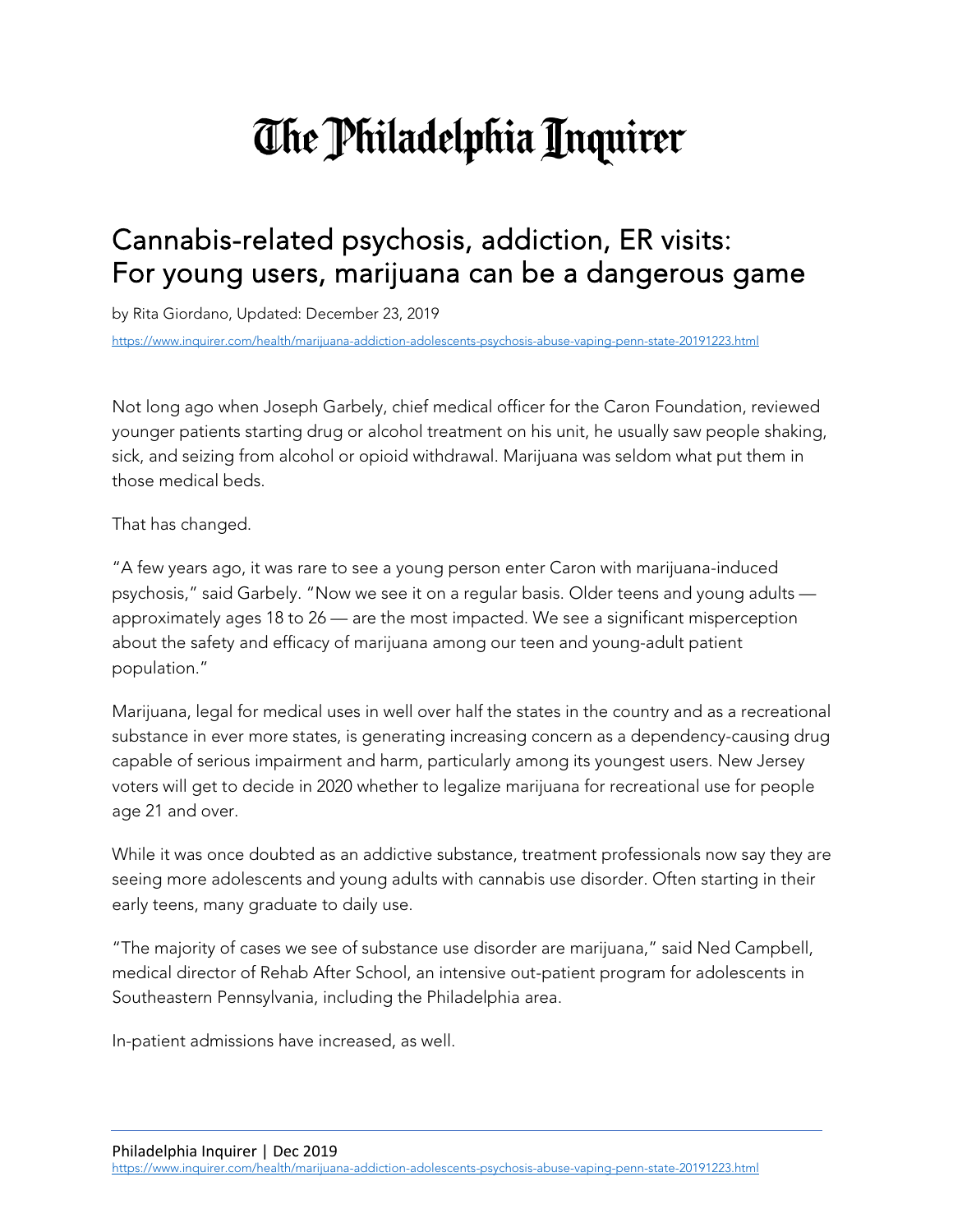At Caron, the number of patients who were admitted with a primary diagnosis of cannabis use disorder increased more than 22% from 2014 to 2019. In those five years, people admitted to treatment for marijuana addiction rose from more than 27% of Caron's total admissions to nearly 40%.

Independence Blue Cross, the region's largest health insurer, has seen claims for cannabis use disorder diagnosis rise substantially. Between 2012 and 2018, there was a 180% increase in marijuana diagnosis claims. That included a 100% claim rise for patients ages 19 to 25. Claims for adolescents diagnosed with cannabis use disorder went up 25% during the same period.

Terri L. Randall, medical director of Children's Hospital of Philadelphia's Substance Use Disorder Clinic, said it has become more common for young patients to experience such bad reactions as extreme anxiety and even detachment from reality from cannabis use — and continue using.

"The fact that kids continue to use, even despite an adverse experience or unpleasant experience with marijuana, is really concerning to me," Randall said. "Not only are they having difficult consequences of their use, but they also are finding themselves using more and are unable to control their use. That really is at the heart of the diagnosis of addiction."

The extremes aren't only showing up in treatment offices.

"We're certainly seeing a lot more emergency department visits due to marijuana," said Kevin Osterhoudt, medical director of Children's Hospital of Philadelphia's poison control center. "We're seeing more people with paranoid delusions. We're seeing a lot more people with signs of acute psychosis."

#### A more potent drug

Today's marijuana is not the reefer of the Woodstock generation or even the weed of the Grunge era. Over the decades, the amount of THC — the psychoactive compound in cannabis — has soared.

"The nature of what's being consumed has changed dramatically," said Itai Danovitch, an American Society of Addiction Medicine fellow and psychiatry chairman at Cedars-Sinai Medical Center in Los Angeles.

In the 1990s, THC concentrations were still in the single digits. Now, the THC percentage in a marijuana cigarette can range from the teens to as high 30% with some strains.

"And then when people use extractions — oils and waxes — they can easily get 80% to 90%," Danovitch said.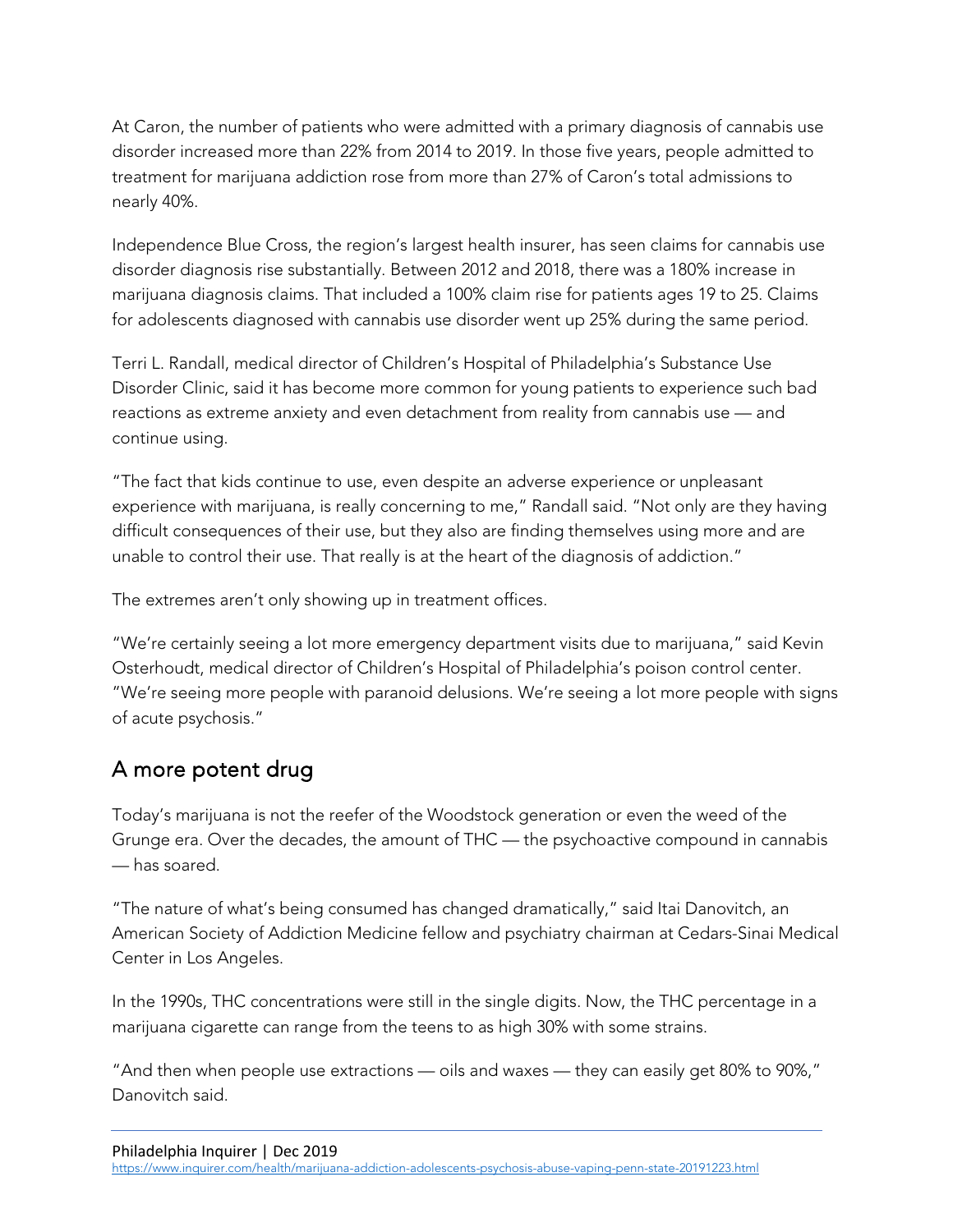Some research has suggested that for new or infrequent users, vaping cannabis produces stronger effects than smoking. In this year's mysterious rash of vaping-related lung injuries which has accounted for 52 confirmed deaths as of mid-month in 26 states, according to the Centers for Disease Control and Prevention — many involved vaping THC products. While the CDC has identified vitamin E acetate as "a chemical of concern" in these cases, it's just one of many substances present in vaping oils and liquids. The CDC has said the mystery of these illnesses is far from solved and has recommended that people not use any THC-containing ecigarette products.

Regular marijuana use may not have the crash-and-burn effect of other drugs, but it can limit a young person's social, academic, and personal development.

"For many of them, there is a grieving process," said Jason Whitney, program coordinator of the Penn State Collegiate Recovery Community. "They're so much behind where they want to be."

#### Impact on developing brains

Especially concerning to medical and treatment providers is what today's increasingly potent strains may be doing to young, developing brains.

The National Institute on Drug Abuse cites research that suggests between 9% and 30% of people who use marijuana may develop use disorder, and the risk increases the younger someone starts using. Individuals who begin using cannabis before age 18 are four to seven times more likely than adults to develop marijuana use disorder. And the likelihood is that more young people will be impacted; two studies published earlier this month in the Journal of the American Medical Association found that more teenagers are vaping cannabis than ever before.

There's also evidence that people who start using cannabis as teenagers risk suffering impaired memory, attention and cognitive function that may not improve with time.

A long-term study by an international research team that included Duke University found that people who began regular, persistent marijuana use as teenagers that continued into adulthood showed an average decline in IQ of eight points.

Episodes of acute psychosis seem to go away if the user stays off the drug. But adolescents who use especially high-potency marijuana may be at increased risk for developing a chronic psychotic disorder such as schizophrenia, particularly if they had a genetic predisposition. A recent article in the journal the Lancet said at least 12% of new cases of psychosis could be eliminated if high-potency marijuana wasn't available.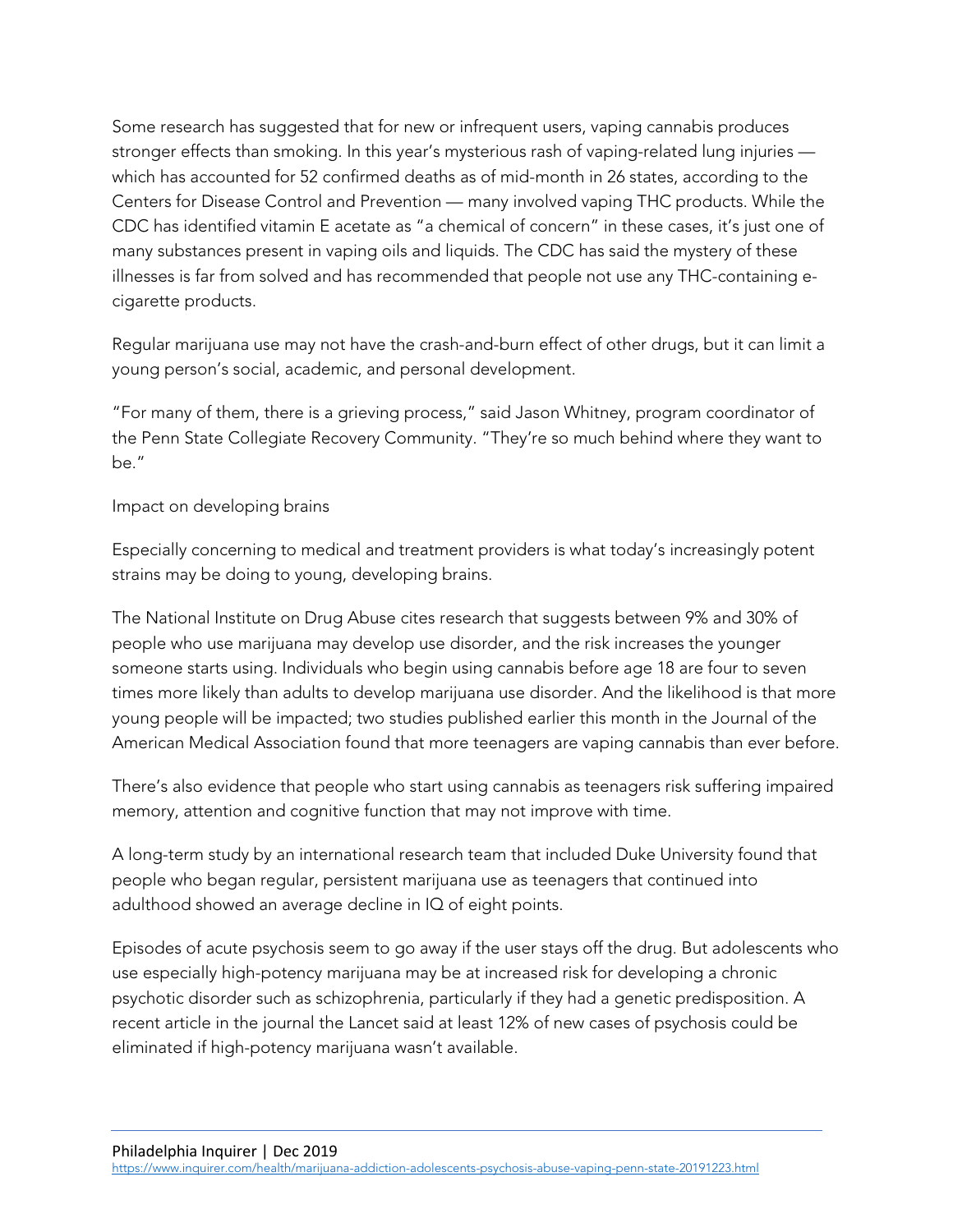"They found both the frequency of use and potency was associated with increased incidents of psychotic disorders," said ASAM's Danovitch.

Unlike other drugs, there is no record of death by cannabis overdose.

"The toxicity is certainly less. And the severity of the substance use disorder tends to be less severe than what you can do to yourself with alcohol and heroin," Danovitch said. "However, that doesn't mean it's safe."

### A voice of recovery

Marguerite, 21, a Pennsylvania State University psychology major and member of the campus recovery community, learned the hard way that marijuana is not the innocuous substance she thought.

"I definitely think it's an addictive drug. I don't think it's harmless," said Marguerite, who asked at her full name not be used because of the stigma associated with marijuana use disorder. "I absolutely got addicted to it mentally and physically, and I couldn't go a day without smoking."

She started smoking marijuana early in high school. The initial relaxed high it gave her turned to anxiety and paranoia, but she wanted the good feeling back, so she stuck with it. By her junior year, she was using cannabis before and after school, before dinner, after dinner, to do homework. She said she needed marijuana just to "feel normal."

"It was like something I needed to do really anything. I probably smoked at least six times a day," she said. "And if I wasn't smoking it, I was eating it. I tried all the different ways you could do it. I got an oil pen so I could get more THC."

When she didn't have enough of her own money for the drug, she'd steal from her parents. "I've stolen jewelry from my mom and pawned it."

Eventually she started trying other drugs, too, including LSD.

Marguerite believes she was in psychosis not long after graduating high school. She ended up hospitalized a few days, diagnosed with an anxiety disorder. The hospital sent her home with Xanax and told her to go to substance-use outpatient treatment. She did briefly, but went back to marijuana and alcohol. She continued to use until she ran out of money. Then her family sent her to Caron in 2016.

"I was still in a psychosis when I went there," Marguerite said.